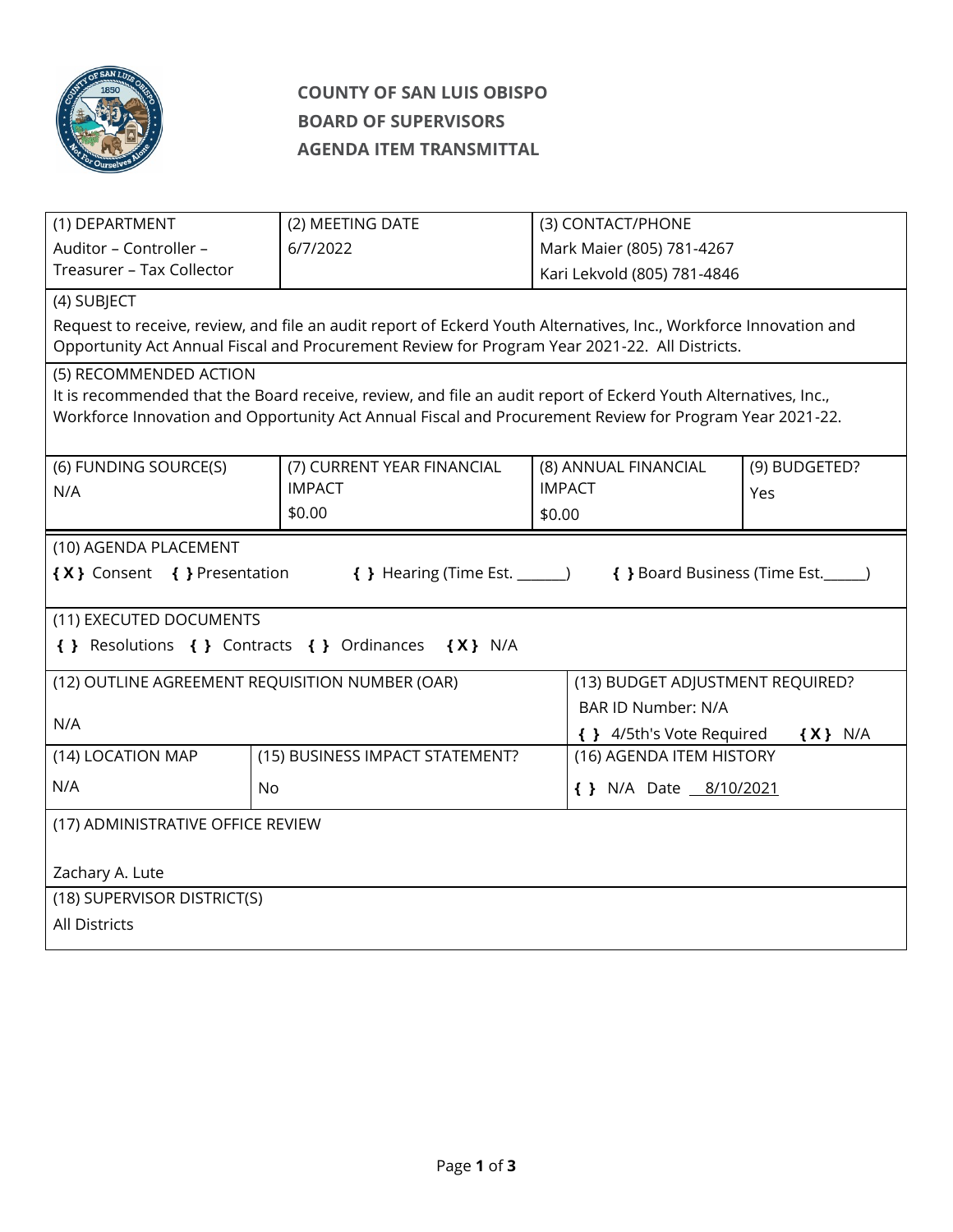

# **COUNTY OF SAN LUIS OBISPO**

| TO:      | <b>Board of Supervisors</b>                                                                                                                                                                                           |
|----------|-----------------------------------------------------------------------------------------------------------------------------------------------------------------------------------------------------------------------|
| FROM:    | James W. Hamilton, CPA, Auditor - Controller - Treasurer - Tax Collector                                                                                                                                              |
| DATE:    | 6/7/2022                                                                                                                                                                                                              |
| SUBJECT: | Request to receive, review, and file an audit report of Eckerd Youth Alternatives, Inc., Workforce<br>Innovation and Opportunity Act Annual Fiscal and Procurement Review for Program Year 2021-22.<br>All Districts. |

## **RECOMMENDATION**

It is recommended that the Board receive, review, and file an audit report of Eckerd Youth Alternatives, Inc., Workforce Innovation and Opportunity Act Annual Fiscal and Procurement Review for Program Year 2021-22.

#### **DISCUSSION**

The 2014 Workforce Innovation and Opportunity Act (WIOA) is a federally funded grant program that provides employment training, education, literacy and vocational rehabilitation services for adults and youth. WIOA is designed to strengthen and improve the public workforce systems and put job seekers back to work by helping workers acquire the skills employers need and help employers access the talent pool needed to compete in a global economy. For Program Year 2021-22, contracts totaling \$1,292,754 were awarded to Eckerd Youth Alternatives, Inc. (Eckerd) to provide youth and adult job services in the County.

In accordance with the WIOA grant requirements, annual fiscal and procurement monitoring occurs to assess that grant funds have been spent in accordance with federal and state laws, regulations, policies, and directives related to WIOA funds.

Our audit objectives were to:

- (1) Determine whether Eckerd's expenditure reports were accurate, current, and complete.
- (2) Determine whether Eckerd's payroll costs charged to the WIOA grant were accurately charged as direct or allocated costs and were appropriate and authorized.
- (3) Determine whether Eckerd's invoiced WIOA expenses were accurately charged as direct or allocated costs and were allowable, appropriate, and authorized.
- (4) Determine whether purchases made through procurement processes were completed in compliance with applicable federal guidelines.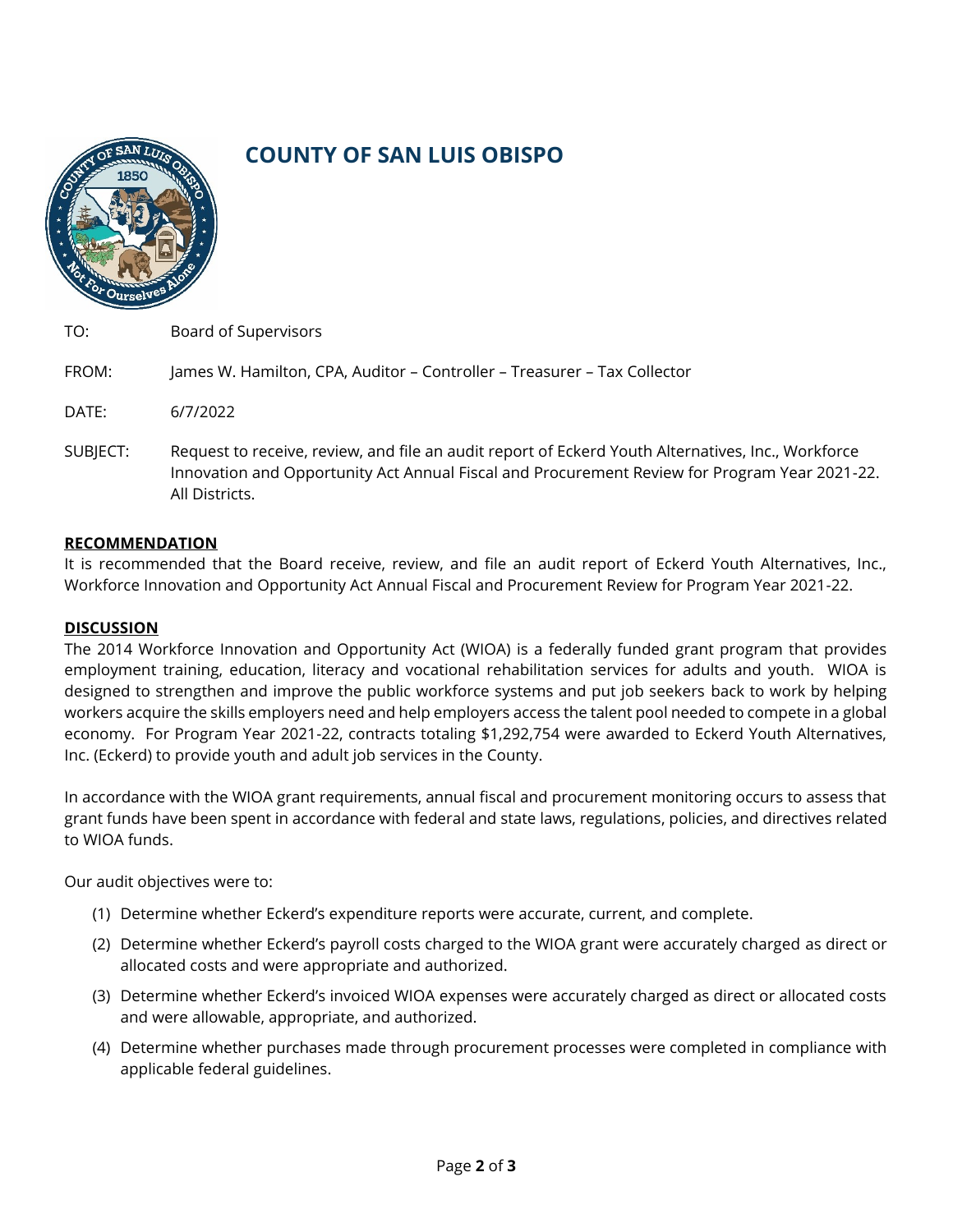Our review determined that Eckerd is meeting the overall applicable WIOA requirements for financial management and procurement activities for program year 2021-22.

# **OTHER AGENCY INVOLVEMENT/IMPACT**

The Department of Social Services receives and administers WIOA grant funds to Eckerd Youth Alternatives, Inc.

## **FINANCIAL CONSIDERATIONS**

The County's 2021-22 program year contracts with Eckerd Youth Alternatives, Inc. totaled \$1,292,754 for WIOA services.

## **RESULTS**

Audits of grants improve compliance and support monitoring consistent with the County's vision of a livable and well governed community.

## **ATTACHMENTS**

1. WIOA Fiscal and Procurement Review Monitoring Report of Eckerd PY 2021-22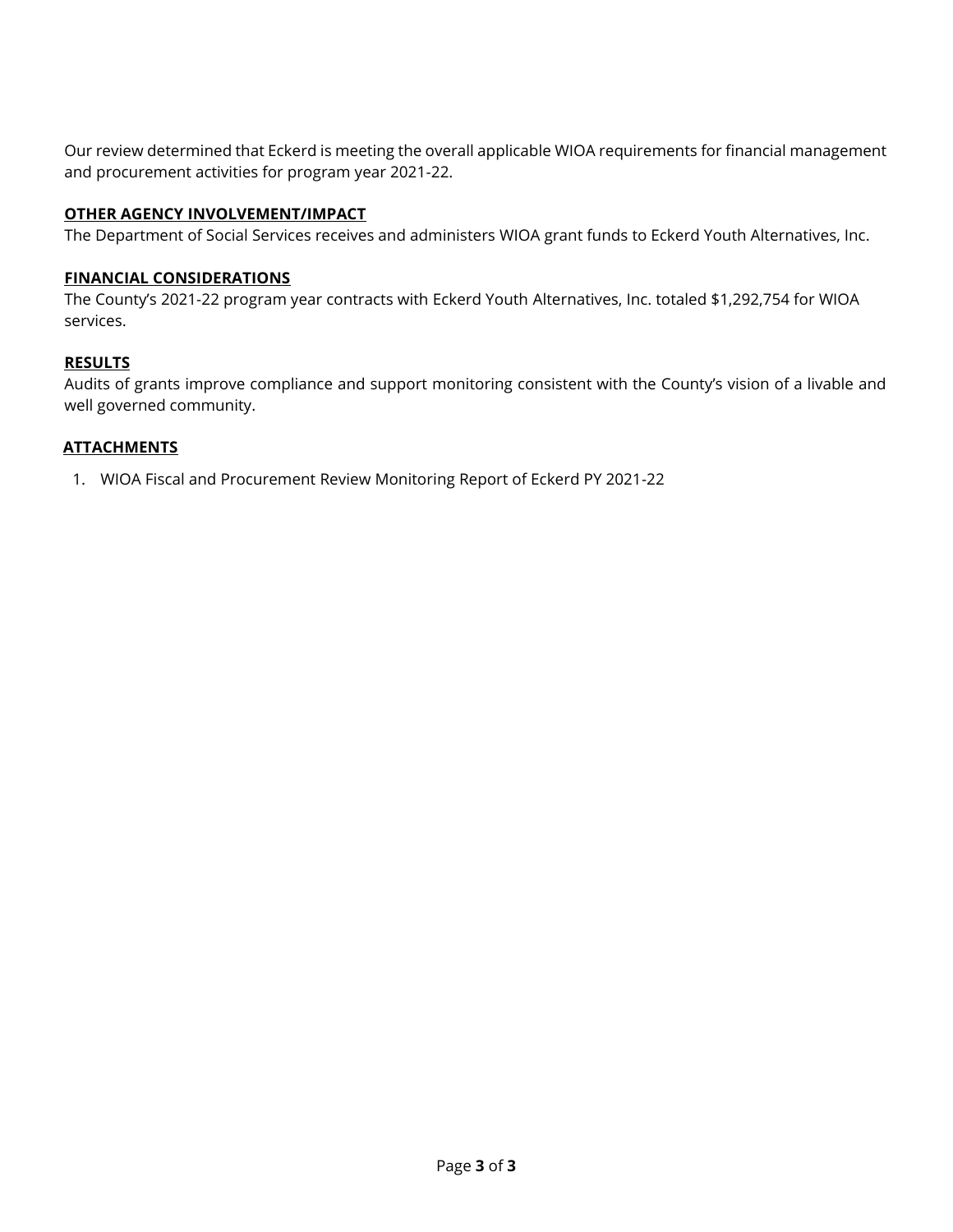Attachment #1



**COUNTY OF SAN LUIS OBISPO AUDITOR - CONTROLLER TREASURER - TAX COLLECTOR** 

# **Workforce Innovation and Opportunity Act Fiscal and Procurement Review Monitoring Report Program Year 2021-22**

Department of Social Services

May 2022

**James W. Hamilton, CPA Auditor-Controller Treasurer-Tax Collector**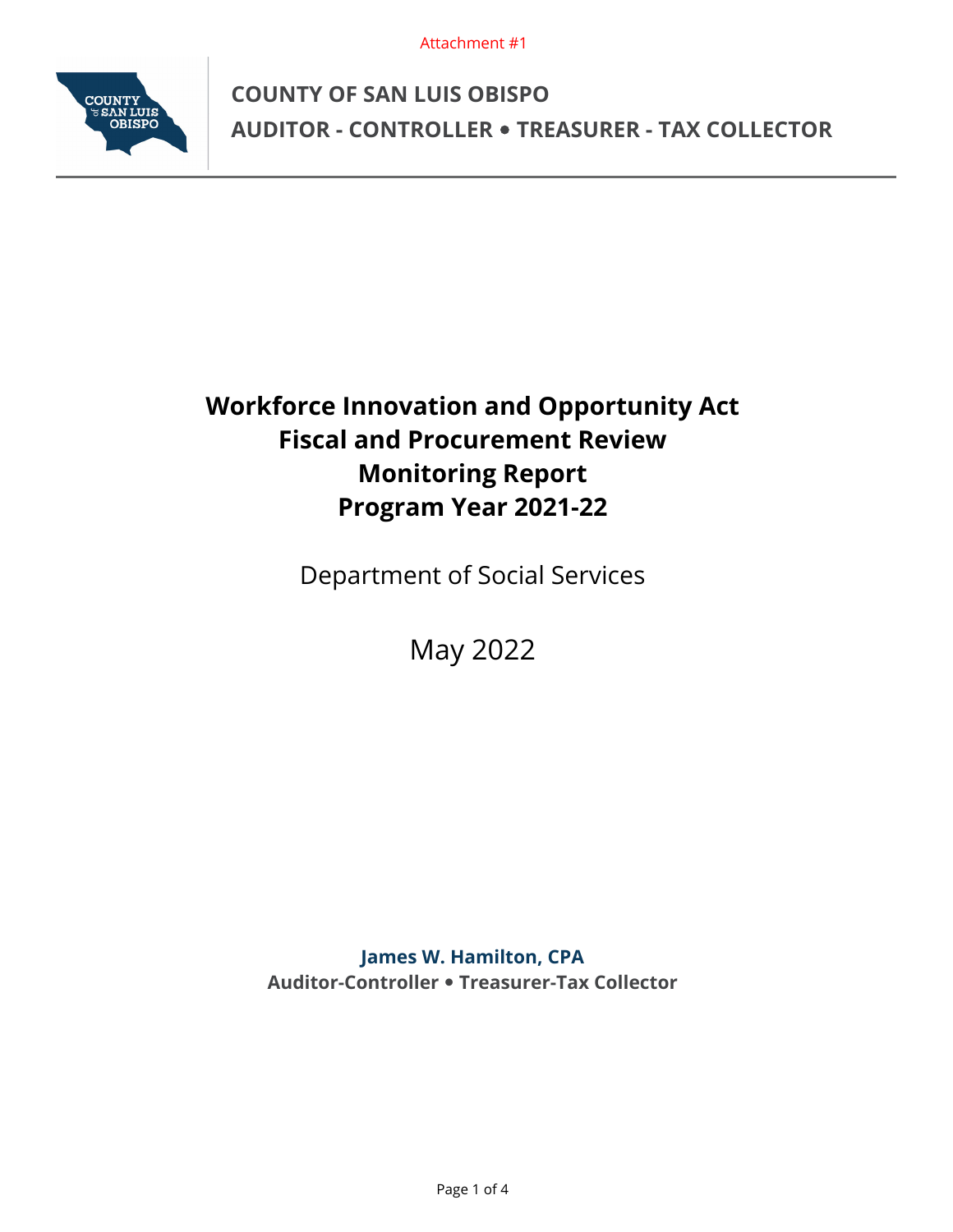

TO: DEVIN DRAKE, SOCIAL SERVICES DIRECTOR

FROM: JAMES HAMILTON, CPA, AUDITOR-CONTROLLER-TREASURER-TAX COLLECTOR

- DATE: MAY 16, 2022
- SUBJECT: WORKFORCE INNOVATION AND OPPORTUITY ACT FISCAL AND PROCUREMENT REVIEW MONITORING REPORT FOR PROGRAM YEAR 2021-22

Our office recently completed the monitoring review of the Workforce Innovation and Opportunity Act funded contract with Eckerd Youth Alternatives, Inc. for the 2021-22 program year. The review did not result in any findings or recommendations.

# BACKGROUND

The Workforce Innovation and Opportunity Act (WIOA) is designed to strengthen and improve the public workforce systems and put job seekers back to work by helping workers acquire the skills employers need and help employers access the talent pool needed to compete in a global economy. For Program Year 2021-2022, contracts totaling \$1,292,754 were awarded to Eckerd Youth Alternatives, Inc. (Eckerd) to provide youth and adult job services in the County.

Eckerd was awarded \$743,998 for Adult and Dislocated Worker programs. This includes \$326,999 to each Adult and Dislocated Worker program and an additional \$90,000 award from the WIOA National Dislocated Worker Grant which was made available as a result of the COVID-19 public health emergency. The additional \$90,000 is to address layoffs resulting from COVID-19 and the associated stay at home orders. These programs provide job-seekers employment opportunities through community partner agencies as well as services provided through the America's Job Center of CA (AJCC) site. Job-seeker services include outreach, intake/eligibility, orientation, education/training, and other supportive services.

Eckerd was awarded \$548,756 for Youth services. These services are provided to transitional age youth 16-24 years old either directly by Eckerd or through partnerships with other youth-serving agencies. Services include tutoring, study skills training, instruction leading to completion of secondary school, alternative school services, mentoring, paid and unpaid work experience, occupational skills training and support services (i.e., clothing assistance and transportation).

The following graph shows the WIOA grants awarded to Eckerd over the last four program years.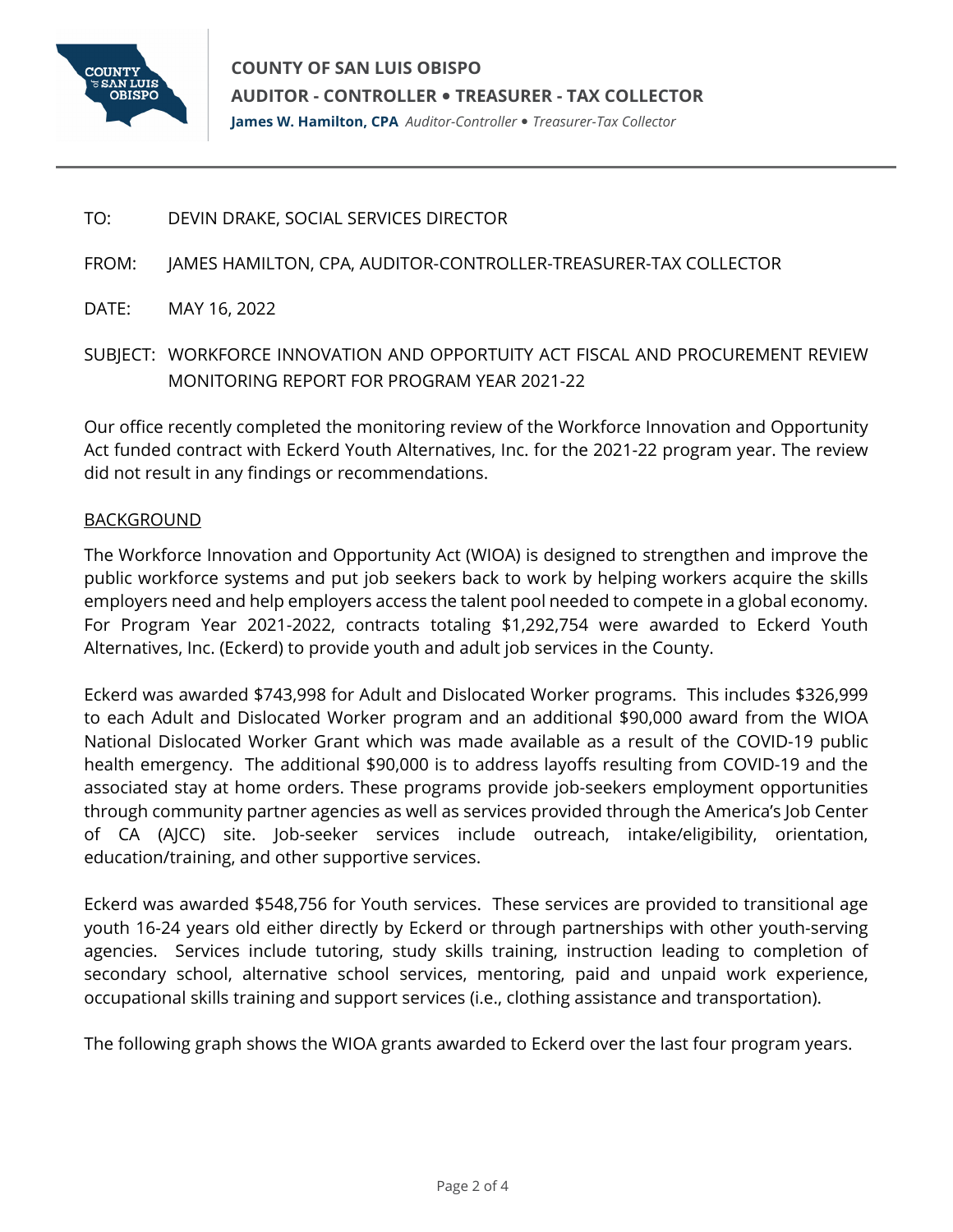

# **COUNTY OF SAN LUIS OBISPO AUDITOR - CONTROLLER TREASURER - TAX COLLECTOR**

**James W. Hamilton, CPA** *Auditor-Controller Treasurer-Tax Collector* 



# AUDIT OBJECTIVES

Our review was conducted under the authority of Section 667.410 (b) (1), (2) & (3) of Title 20 of the Code of Federal Regulations (20 CFR). The objective of this review was to determine Eckerd's financial management and procurement compliance with applicable federal and state laws, regulations, policies, and directives related to the Workforce Innovation and Opportunity Act funding.

# AUDIT METHODOLOGY

We conducted our review in conformance with the *International Standards for the Professional Practice of Internal Auditing (Standards)*. The *Standards* require that the internal audit activity be independent and internal auditors be objective in performing their work. The *Standards* also require that internal auditors perform their engagements with proficiency and due professional care; that the internal audit function be subject to a program of quality assurance; and that the results of engagements are communicated.